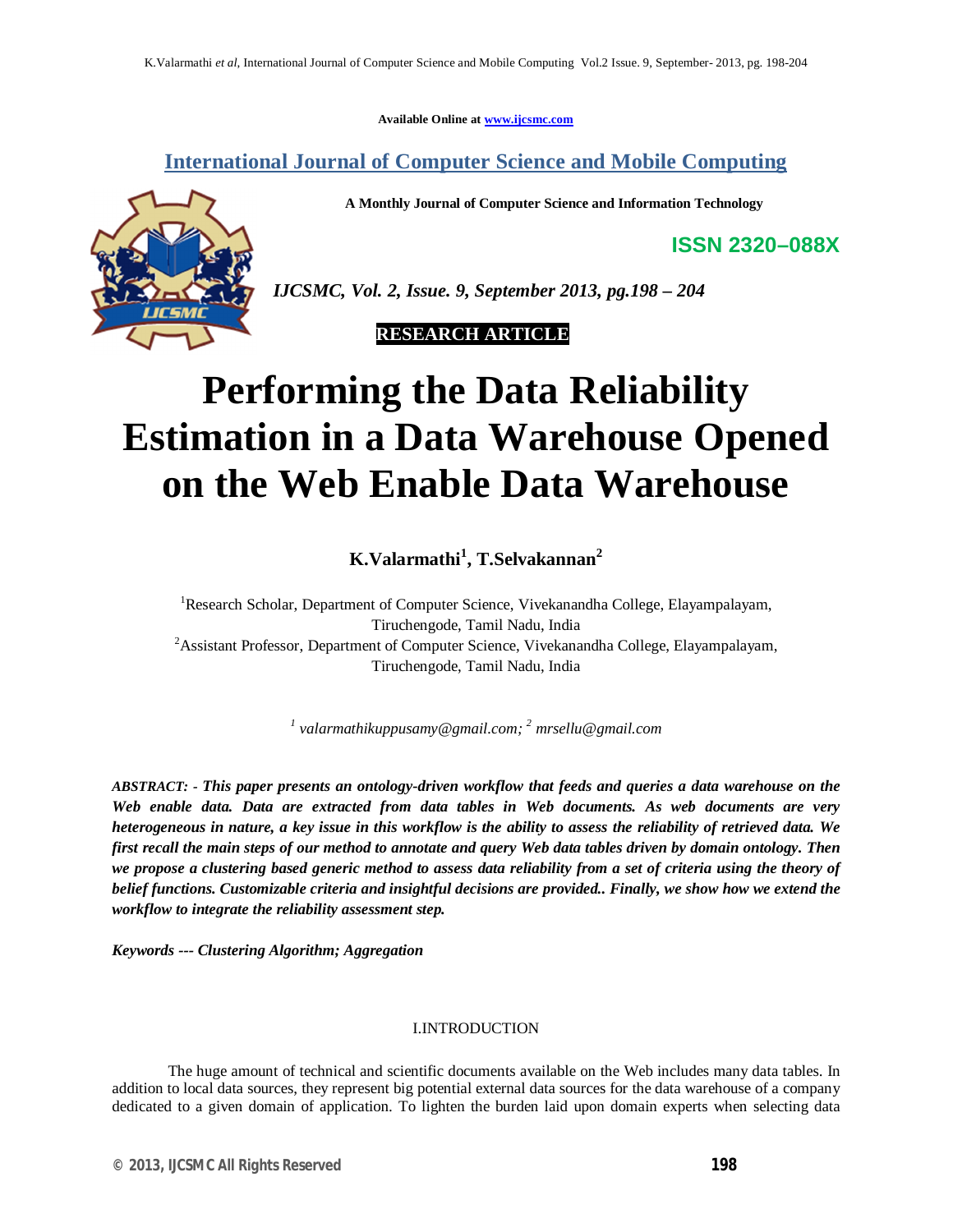from the data warehouse for a particular application, it is necessary to give them indicative reliability evaluations. In this paper, we present a framework to estimate the reliability of data tables collected from the Web. Compared to more ad-hoc estimation, the presented generic method can give insights to the expert as to why a particular data table is tagged as reliable or not reliable. Due to its generic nature, this method can be reused in other data warehouses using the semantic web recommended languages. Reliability estimation is an essential part of the Semantic Web architecture, and many research works [1] focus on issues such as source authentification, reputation, etc. For example, [2] advocates a multi- faceted approach to trust models. They propose an OWL based ontology of trust related concepts. The idea is to provide systems using the annotation power of a user community to collect information about reliability. Our approach is different, as we do not rely on users but rather on information about the Web data table origins to compute reliability estimations. Among methods proposing solutions to evaluate trust or data quality in web applications, the method presented in [3] is close to the method presented in the paper. It uses possibility theory evidence theory, whereas we base our method on evidence theory. Another difference is that in our approach global information is obtained by a fusion of multiple uncertainty models, while in [3] global information results from the propagation of uncertainty models through a aggregation function. Each method has its pro and cons: it is easier to integrate interactions between criteria in aggregation functions, while it is easier to retrieve explanations of the final result in our approach. In this paper, we details our method and its integration in @Web, along with the whole workflow used in @Web. The current version of @Web (see [4, 5]), a Web enabled data warehouse, has been implemented using the W3C recommended languages (see [6] for details about these languages): OWL to represent the domain ontology, RDF to annotate Web tables and SPARQL to query annotated Web tables. We first recall in Section 2 the purpose and architecture of the data warehouse. Section 3 details the proposed method to assess Web data table reliability. In Section 4, we show how this reliability assessment is presented and explained to the user. Finally, in Section 5, we explain how Web is extended to implement the reliability management.

### *A. Web presentation*

Web is a data warehouse opened on the Web [4, 5] centered (in its current version) on the integration of heterogeneous data tables extracted from Web documents. The focus has been put on Web tables for two reasons: (i) experimental data are often summarized in tables, (ii) table structured data are easier to integrate than, e.g., in text or plots. The main steps of Web table integration are summarised in Fig. 1. A central role in data integration in @Web is played by the domain ontology. This ontology describes the concepts, their relations and the associated terminology of a given application domain. @Web can therefore be instantiated for any application domains (e.g., food predictive microbiology, food chemical risks, aeronautics [5]), provided a proper domain ontology is defined. Once the ontology is built, @Web workflow includes the different steps shown in Fig. 1 to integrate new data in the warehouse. Concepts found in a data table and semantic relations linking these concepts are automatically identified. Data tables are then annotated with the identified concepts, allowing users to interrogate and query the data warehouse in an homogeneous way.

## *B. Web generic ontology*

The current OWL ontology representation used in the Web system is composed of two main parts: a generic part, called core ontology, which contains the structuring concepts of the Web table integration task, and a specific part, commonly called domain ontology, which contains the concepts specific to the considered domain. The core ontology is composed of symbolic concepts, numeric concepts and relations between these concepts. It is separated from the definition of the concepts and relations specific to a given domain, i.e., the domain ontology. All the ontology concepts are materialized by OWL classes. For example, in the microbiological ontology, the respectively symbolic and numeric concepts Microorganism and pH are represented by OWL classes, respectively subclass of the generic classes Symbolic Concept and Numeric Concept.

## II.RELATED WORK

Estimating data reliability is a major issue for many scientists, as these data are used in further inferences. During collection, data reliability is mostly ensured by measurement device calibration, by adapted experimental design and by statistical repetition. However, full traceability is no longer ensured when data are reused at a later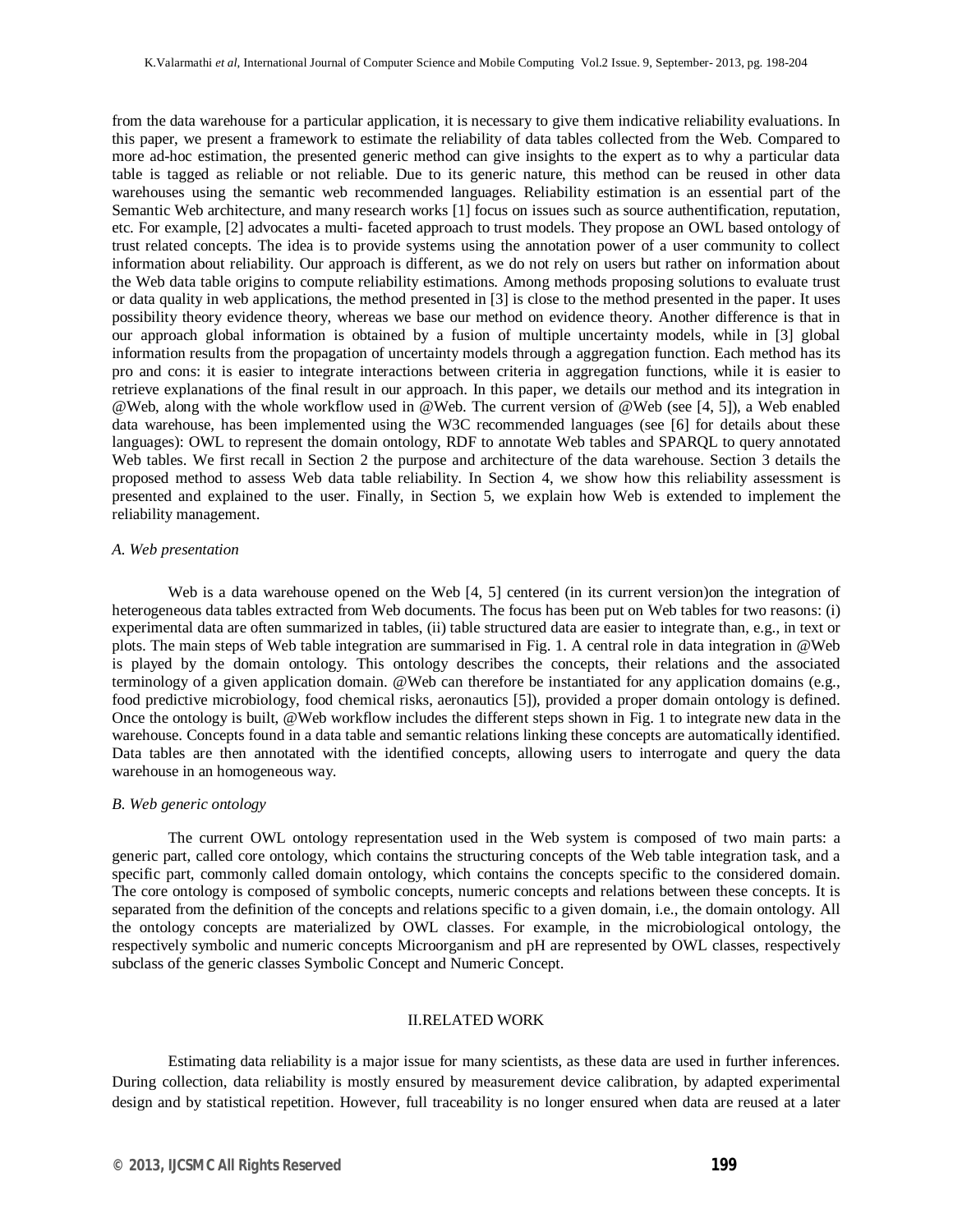time by other scientists. If a validated physical model exists and data values fall within the range of the model validated domain, then data reliability can be assessed by comparing data to the model predictions. However, such models are not always available and data reliability must then be estimated by other means. This estimation is especially important in areas where data are scarce and difficult to obtain (e.g., for economical or technical reasons), as it is the case, for example, in Life Sciences. The growth of the web and the emergence of dedicated data warehouses offer great opportunities to collect additional data, be it to build models or to make decisions. The reliability of these data depends on many different aspects and meta-information: data source, experimental protocol, developing generic tools to evaluate this reliability represents a true challenge for the proper use of distributed data.

In classical statistical procedures, a preprocessing step is generally done to remove outliers. In procedures using web facilities and data warehouses, this step is often omitted. The method presented here answers these needs, by addressing two issues: first we propose a generic approach to evaluate global reliability from a set of criteria, second we consider the problem of ordering the reliability assessments so that they are presented in a useful manner to the end-users. Indeed, the goal of the present work is to propose a partly automatic decision-support system to help in a data selection process. As evaluating data reliability is subject to some uncertainties, we propose to model information by the means of evidence theory, for its capacity to model uncertainty and for its richness in fusion operators. Each criterion value is related with a reliability assessment by the means of fuzzy sets latter transformed in basic belief assignments, for the use of fuzzy sets facilitates expert elicitation. Fusion is achieved by a compromise rule that both copes with conflicting information and provides insights about conflict origins. Finally, interval valued evaluations based on lower and upper expectation notions are used to numerically summaries the results, for their capacity to reflect the imprecision (through interval width) in the final knowledge. As an application area, we focus on Life Science and on reliability evaluation of experimental data issued from arrays in electronic documents. Section II explains what we understand by reliability and discusses related notions and works. Section III is dedicated. to an analysis of the information available to infer data reliability (with a focus on experimental data). Section IV describes the method used to model this information and to merge the different criteria using evidence theory. Section V addresses the question of data ordering by groups of decreasing reliability and subsequently the presentation of informative results to end-users. Section VI is devoted to the practical implementation of the approach to the case of the @Web data warehouse [2], [3]. It also presents a use case in the field of predictive microbiology.

## III.METHOD OF PROCESS

Generic combined with clustering s are efficient search methods based on principles of natural selection and population genetics. They use randomized operators operating on a population of candidate solutions to generate a new population of candidates in the search space (Goldberg [8]). For any GA, a chromosome representation is needed to describe each individual in the population of interest. Each individual or chromosome is made up of a sequence of genes from a certain alphabet. Though the alphabet was limited to binary digits in Holland's original design [13], other very useful problem-specific representations of an individual or Chromosome for function optimization has also been proposed. GAs can search the solution space for optimal solutions very efficiently by using evaluation and genetic operator functions to maintain the useful schema in the population. For example, in a chromosome with a binary string representation of length eight, the string 101#####, where the # represents a "wild card", either 0 or 1, is a schema. Other types of schema are possible also. Individuals exhibiting a schema which results in higher fitness will have a higher probability of survival by the selection process in each generation and thereby will have a higher probability of being selected for mating and generating offspring which are likely to exhibit the same schema. (Mating is accomplished by the crossover operator function, in which the pair of mating chromosomes exchanges substrings to produce a pair of offspring.) The new offspring usually include improved solutions since they tend to inherent the good schema, i.e., the good schema persist in the population over multiple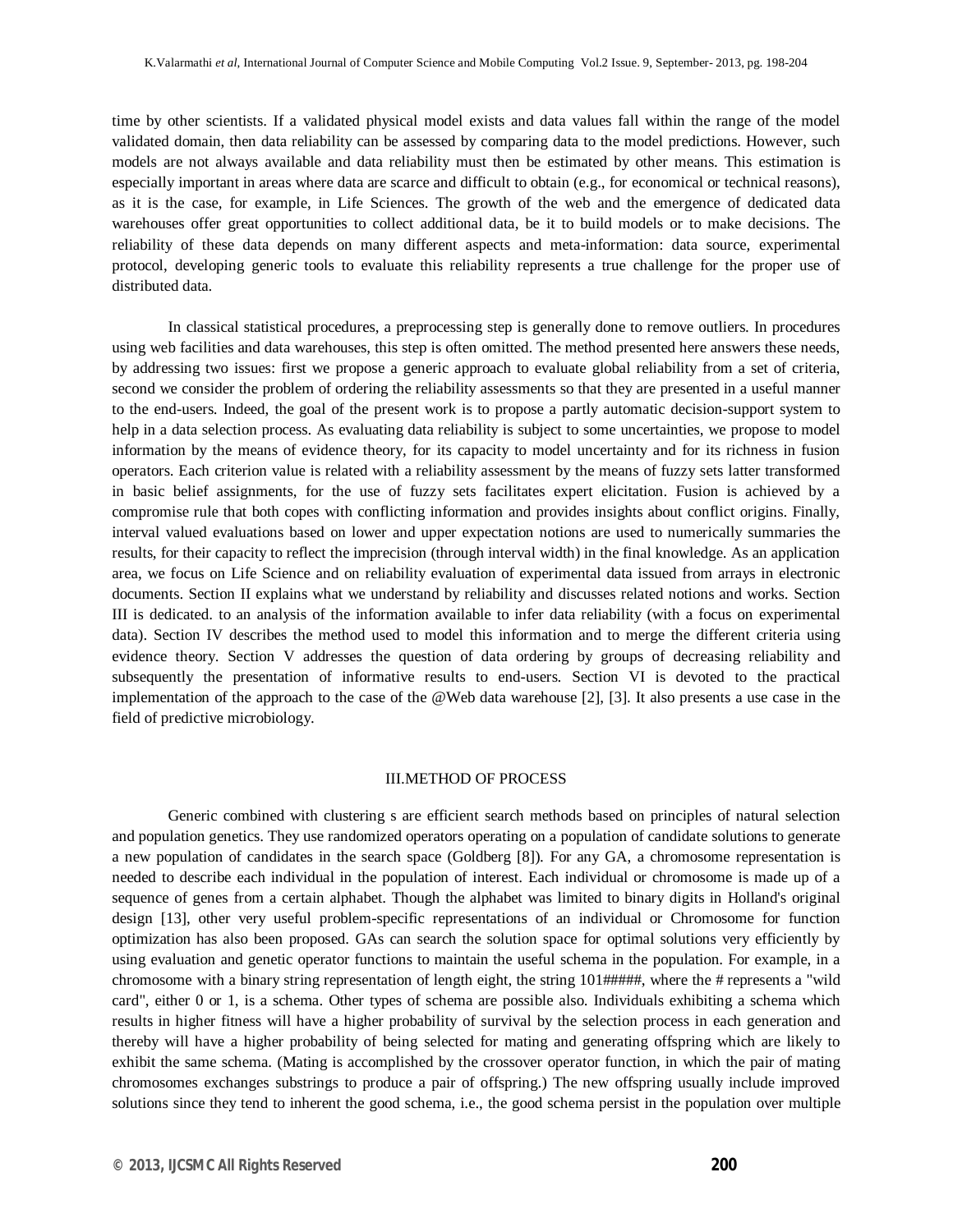generations. This has been discussed in detail by Michalewicz [18]. This section provides only a brief introduction of GAs; interested readers are referred to the excellent book by Goldberg [8].

## *A. GA Representation for Integer Reliability Problems*

For a chromosome we use a vector of m integer numbers to represent the redundancy of the m subsystems. For instance, the chromosome 23341 represents a system with five subsystems, the first of which contains two elements, the second subsystem three elements, etc. The most interesting aspect of evolution (which includes reproduction, crossover and mutation etc.) is that of natural selection, which can be accomplished by the following steps:

Step 1. Randomly generate a population of chromosomes.

Step 2. Evaluate the fitness function for each individual in the population.

Step 3. If the stopping criteria have been achieved, then stop; else, go to the Step 4.

Step 4. Perform reproduction, crossover and mutation within the population.

Step 5. Form the new generation from the individuals resulting from Step 4. Go to Step 2.

A specified number of individuals in the initial population are randomly generated, after deciding upon an upper limit ci on the number of elements in each subsystem i (Such an upper limit can always be computed based upon the constraints, if no priori estimate is available.) Typically, GAs evaluate individuals in the population by a so-called "fitness function" which is a composite of both the objective value (in this case, system reliability) and the penalty arising from the violation of constraints. In this paper, the fitness is defined as follows.

If one or more of the three constraints have been violated Then Fitness=0 Else Fitness=Objective value End

The genetic operators include crossover and mutation. In Figure 4, the crossover point was randomly selected and the offspring generated by swapping the partial strings of parent 1 and parent 2. In the mutation operation, each individual's chromosome is mutated with a specified small, but positive, probability. A gene within the string is randomly selected to be mutated, and the selected gene's new value randomly selected within a range from 1 to the upper limit for redundancy of elements in the associated subsystem. For example, in Figure 4 two parents (23241 and 31422) are selected, and the third gene of the strings was selected for crossover, yielding the strings 32422 and 31241. With a specified probability, the resulting children are selected for mutation. In this case, the third gene of child 1 was selected to be mutated, and the new value, 1, was randomly generated for this gene, yielding the string 23122. That is, the number of the elements in the third subsystem has been decreased from 4 to 1 by the mutation operation.

## IV.EXPERIMENT RESULTS

We conducted experiments to evaluate the presented concepts for a clustering based generic of our query execution approach. For our tests we adopt the Berlin SPARQL Benchmark (BSBM) [10]. The BSBM executes a mix of 12 SPARQL queries over generated sets of RDF data; the datasets are scalable to different sizes based on a scaling factor. Using these datasets we set up a Web Enabled dataserver6 which publishes the generated data following the Web Enabled data principles. With this server we simulate the Web of in our experiments. To measure the impact of URI perfecting and of our iterate paradigm extension we use the SWClLib to execute the BSBM query mix over the simulated Web. For this evaluation we adjust the SPARQL queries provided by BSBM in order to access our simulation server. We conduct our experiments on an Intel Core 2 Duo T7200 processor with 2 GHz, 4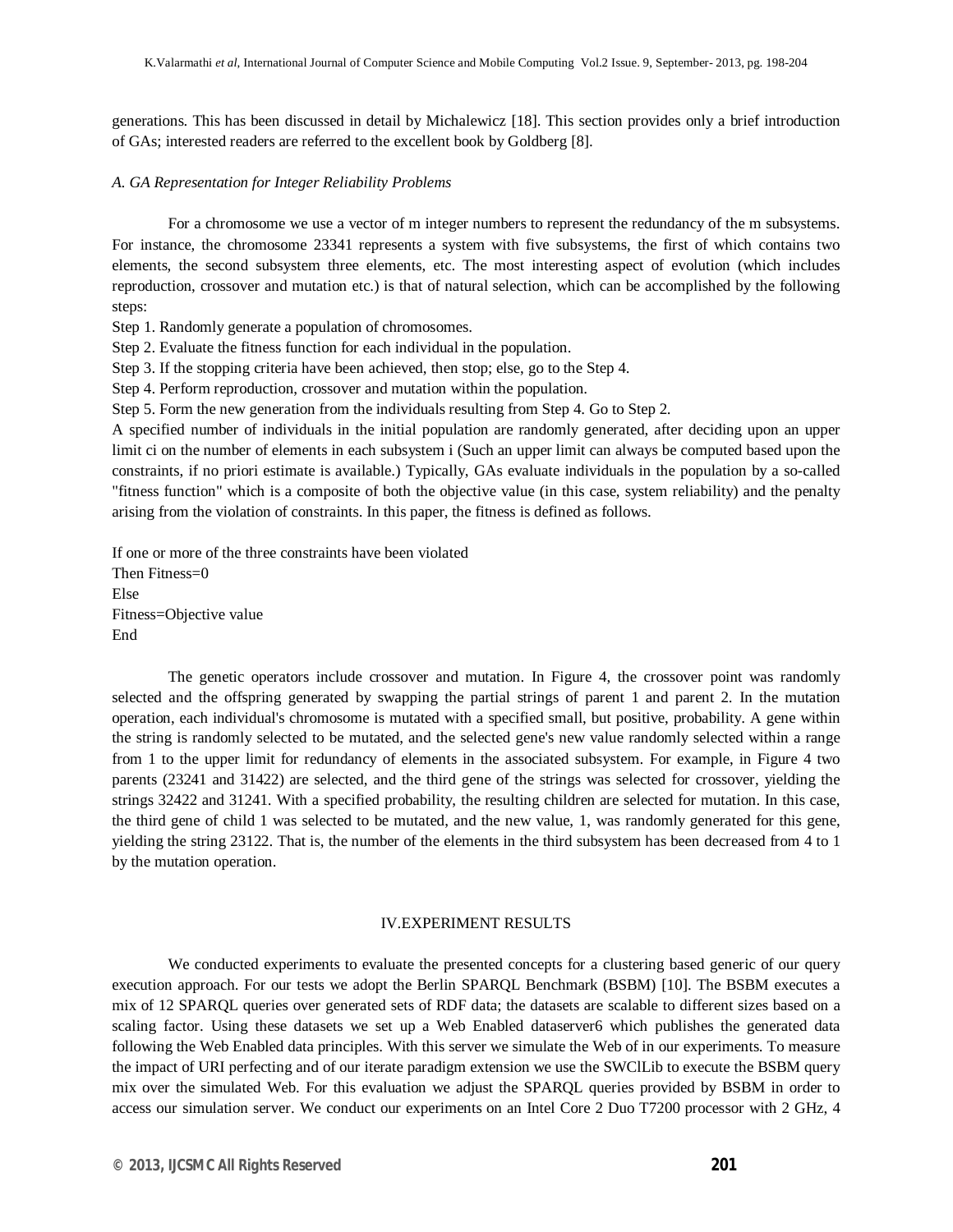MB L2 cache, and 2 GB main memory. Our test system runs a recent 32 bit version of Gentoo Linux with Sun Java 1.6.0. We execute the query mix for datasets generated with scaling factors of 10 to 60; these datasets have sizes of 4,999 to 26,108 triples, respectively. For each dataset we run the query mix 6 times where the first run is for warm up and is not considered for the measures. Figure 6(a) depicts the average times to execute the query mix with three different implementations of SWClLib: i) without URI perfecting, ii) with perfecting, and iii) with the extended integrators that postpone the processing of input solutions. As can be seen from the measures URI perfecting reduces the query execution times to about 85%; our non-blocking integrators even halve the time.



Fig.2

The chart in Figure puts the measures in relation to the time it takes to execute the query mixes without the need to retrieve data from the Web. We obtained this optimum by executing each query twice over a shared dataset; we measured the second executions which did not require to look up URIs because all data has already been retrieved in the first pass. These measures represent only the time to actually evaluate the queries as presented in Section 3. Hence, these times are a lower bound for possible optimizations to the integrator-based execution of our approach to query the Web of Linked Data. Using this lower bound we calculate the times required for data retrieval in the three implementations. These times are the differences between execution times measured for the three implementations and the lower bound, respectively. Figure depicts these numbers which illustrate the significant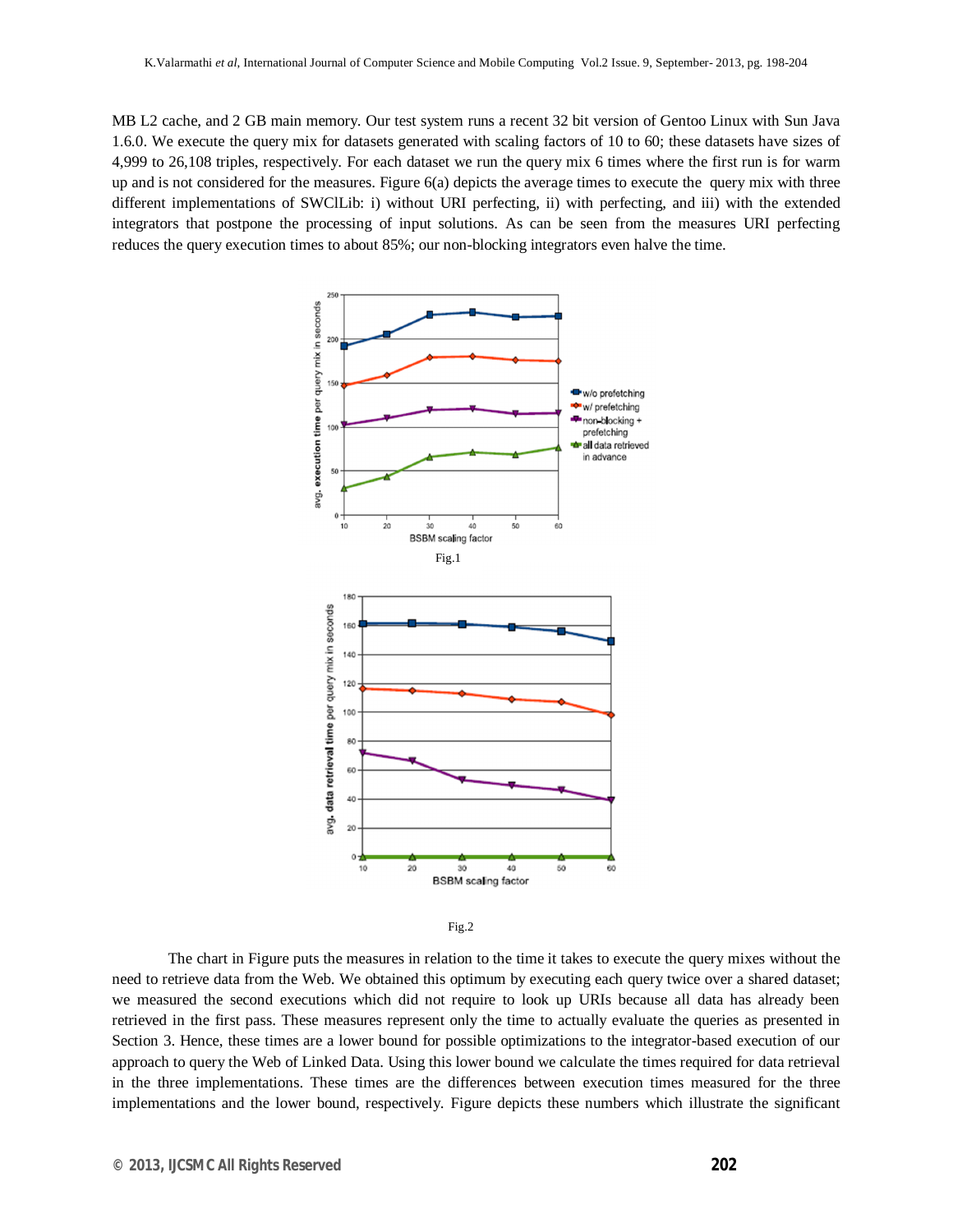impact of the possibility to postpone the processing of certain input solutions in our non-blocking iterators. The chart additionally illustrates that the data retrieval times compared to the whole query execution time decreases for larger datasets, in particular in the case of the non-blocking iterates.

### V.CONCLUSION

This paper considers three typical types of reliability problems, which include the series system, the seriesparallel system, and the complex (bridge) system. The objective of these problems is to maximize the system reliability subject to various nonlinear constraints. Unlike most well-known heuristic methods, GAs are able to solve both integer reliability problems and mixed-integer reliability problems. Furthermore, their applicability is not limited to series-parallel systems. As shown in the previous section, the optimal solutions (except for problem P2a) by GAs are all superior to or tie the best solutions by other well-known heuristic methods for both integer reliability problems (in which component reliabilities are given and redundancy allocation is to be decided) and mixedinteger reliability problems (in which both the component reliabilities and redundancy allocation are to be decided simultaneously). In agreement with the success of numerous applications of GAs in various other classes of problems, our limited experience with these reliability problems has shown that GAs are very competitive with other heuristic methods. They are especially appropriate for design of nonstandard series-parallel systems. In addition, as reported in this paper, the multiple solutions found by the GA sometimes vary significantly in the component reliabilities and/or redundancy allocation for systems. This 15 offers the design engineer a variety of options from which to choose with negligible differences in the system reliability

#### REFERENCES

1. Berners-Lee, T.: Design Issues: Linked Data. Online, Retrieved May 25, 2009,

2. Bizer, C., Heath, T., Berners-Lee, T.: Linked data - the story so far. Journal on Semantic Web and Information Systems (in press) (2009)

3. Franklin, M.J., Halevy, A.Y., Maier, D.: From databases to dataspaces: A new abstraction for information management. SIGMOD Record 34(4) (December 2005) 27–33

4. Prud'hommeaux, E., Seaborne, A.: SPARQL query language for RDF. W3C Recommendation (January 2008) Retrieved June 11, 2009, from

http://www.w3.org/TR/rdf-sparql-query/.

5. Sheth, A.P., Larson, J.A.: Federated database systems for managing distributed, heterogeneous, and autonomous databases. ACM Computing Surveys 22(3) (September 1990) 183–236

6. Garcia-Molina, H., Widom, J., Ullman, J.D.: Database Systems: The Complete Book. Prentice-Hall, Inc., Upper Saddle River, NJ, USA (2002) 7. Graefe, G.: Query evaluation techniques for large databases. ACM Computing Surveys 25(2) (June 1993) 73–169

8. Pirahesh, H., Mohan, C., Cheng, J., Liu, T.S., Selinger, P.: Parallelism in relational data base systems: Architectural issues and design approaches. In: Proceedings of the 2nd International Symposium on Databases in Parallel and Distributed Systems (DPDS), New York, NY, USA, ACM (1990) 4–29

9. Hartig, O., M¨uhleisen, H., Freytag, J.C.: Linked data for building a map of researchers. In: Proceedings of 5th Workshop on Scripting and Development for the Semantic Web (SFSW) at ESWC. (June 2009)

10. Bizer, C., Schultz, A.: Benchmarking the performance of storage systems that expose SPARQL endpoints. In: Proceedings of the Workshop on Scalable Semantic Web Knowledge Base Systems at ISWC. (October 2008)

11. Quilitz, B., Leser, U.: Querying distributed RDF data sources with SPARQL. In: Proceedings of the 5th European Semantic Web Conference (ESWC). Volume 5021 of Lecture Notes in Computer Science., Springer Verlag (June 2008) 524–538

12. Langegger, A., W¨oß, W., Bl¨ochl, M.: A semantic web middleware for virtual data integration on the web. In: Proceedings of the 5th European Semantic Web Conference (ESWC). Volume 5021 of Lecture Notes in Computer Science., Springer Verlag (June 2008) 493–507

13. Oren, E., Delbru, R., Catasta, M., Cyganiak, R., Stenzhorn, H., Tummarello, G.: Sindice.com: A document-oriented lookup index for open linked data. International Journal of Metadata, Semantics and Ontologies 3(1) (2008)

14. Ding, L., Finin, T.W., Joshi, A., Pan, R., Cost, R.S., Peng, Y., Reddivari, P., Doshi, V., Sachs, J.: Swoogle: A search and metadata engine for the semantic web. In: Proceedings of the 13th ACM Conference on Information and Knowledge Management (CIKM), ACM (November 2004) 652–659

15. d'Aquin, M., Motta, E., Sabou, M., Angeletou, S., Gridinoc, L., Lopez, V., Guidi, D.: Toward a new generation of semantic web applications. IEEE Intelligent Systems 23(3) (2008) 20–28